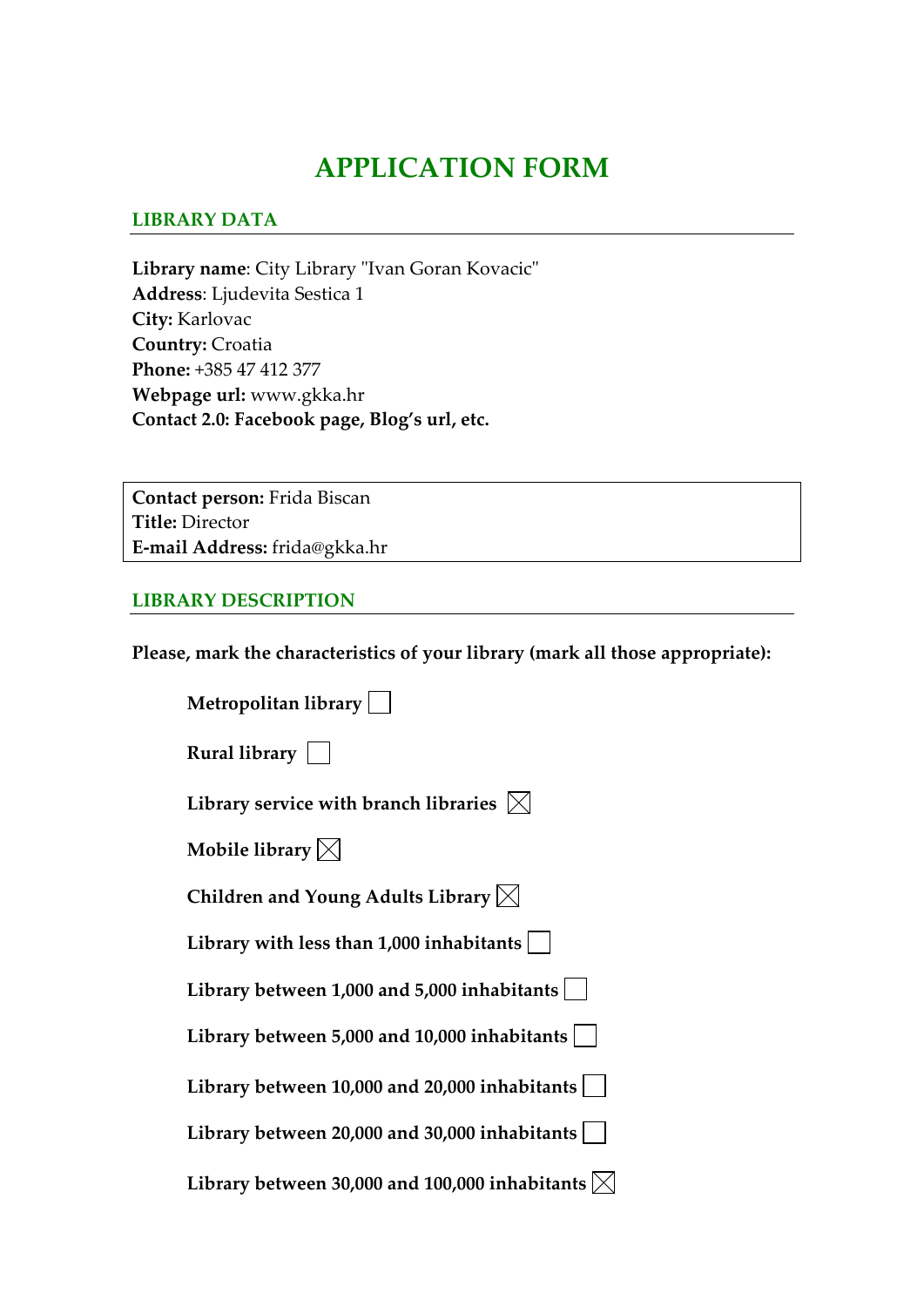|  | Library between 100,000 and 200,000 inhabitants $ \;\; $ |  |
|--|----------------------------------------------------------|--|
|--|----------------------------------------------------------|--|

**Library between 200,000 and 500,000 inhabitants**

**Library with more than 500,000 inhabitants**

## **MORE INFORMATION**

**Please, tell us a bit more about your library, pictures are also welcome:** 

**Short description:** Public library, also the central library for Karlovac county and central library for slovenian minority in Croatia. It was founded in 1838. We have about 230 000 bound of diferent library materials.

**Current library programs:** Digitization of local materials, library services to deaf people, programs for babies, chidren an youth

**Please tell us about the kind of activities you would be interested in doing with your sister library: Library services to deaf people and others with special needs**

**Preserving and digitizing all kinds of library materials with open access for the users**

**Languages your staff speaks:** english, german

**Languages users speak/read:**